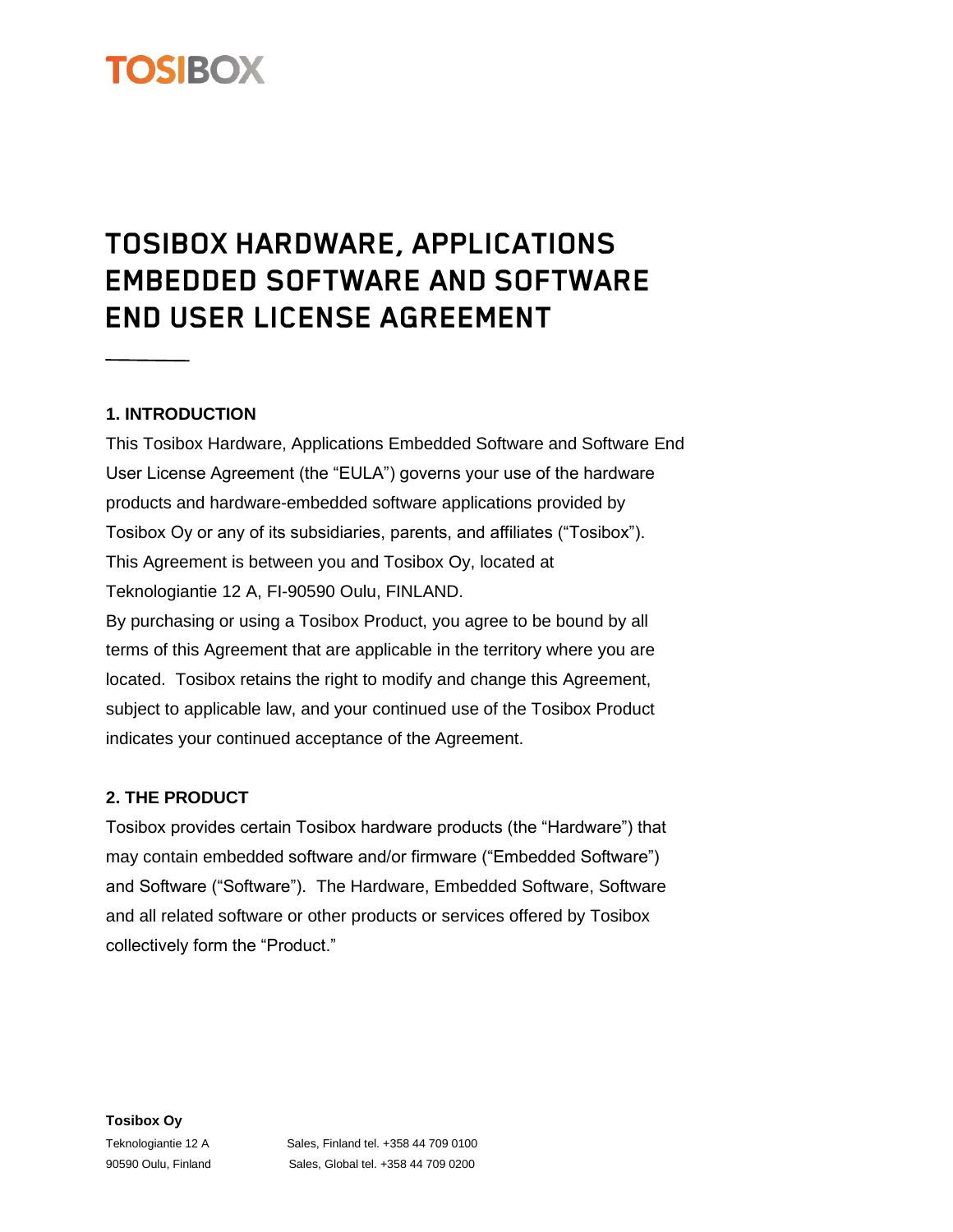## **OSIBOX**

## **3. UPDATES TO THE EULA**

Tosibox reserves the right, at its discretion, to change, modify, add or remove portions of this EULA at any time by posting the amended EULA on the Tosibox website (www.Tosibox.com). It is your responsibility to periodically check the EULA for changes. Unless otherwise stated, all amended terms shall be effective immediately after they are initially posted. If at any point you do not agree to any portion of the then-current version of our EULA, your sole remedy is to stop using the Product. You will be deemed to have accepted any changes to the EULA by continuing to use the Product.

## **4. GRANT OF LICENSE; OWNERSHIP**

Subject to the terms and restrictions of this EULA, Tosibox grants you a personal, revocable, non-transferable, non-exclusive license to use the Product. You agree not to modify, rent, lease, loan, sell, assign, distribute, reverse engineer, or create derivative works based on any element of the Product except as expressly authorized by Tosibox.

The Product, including without limitation the Embedded Software, the Software and any patents, trademarks, software including source and object code, and other copyrightable materials incorporated in or displayed on the Product, is owned by Tosibox. Tosibox reserves all rights, including without limitation, all intellectual property rights, or other proprietary rights, in connection with the Product.

## **5. RESTRICTIONS**

The license granted to you in this EULA is subject to the following restrictions:

• You will not abuse, hack, attack, interfere with, gain unauthorized access to, or disrupt the Product or do anything contrary to this EULA.

**Tosibox Oy**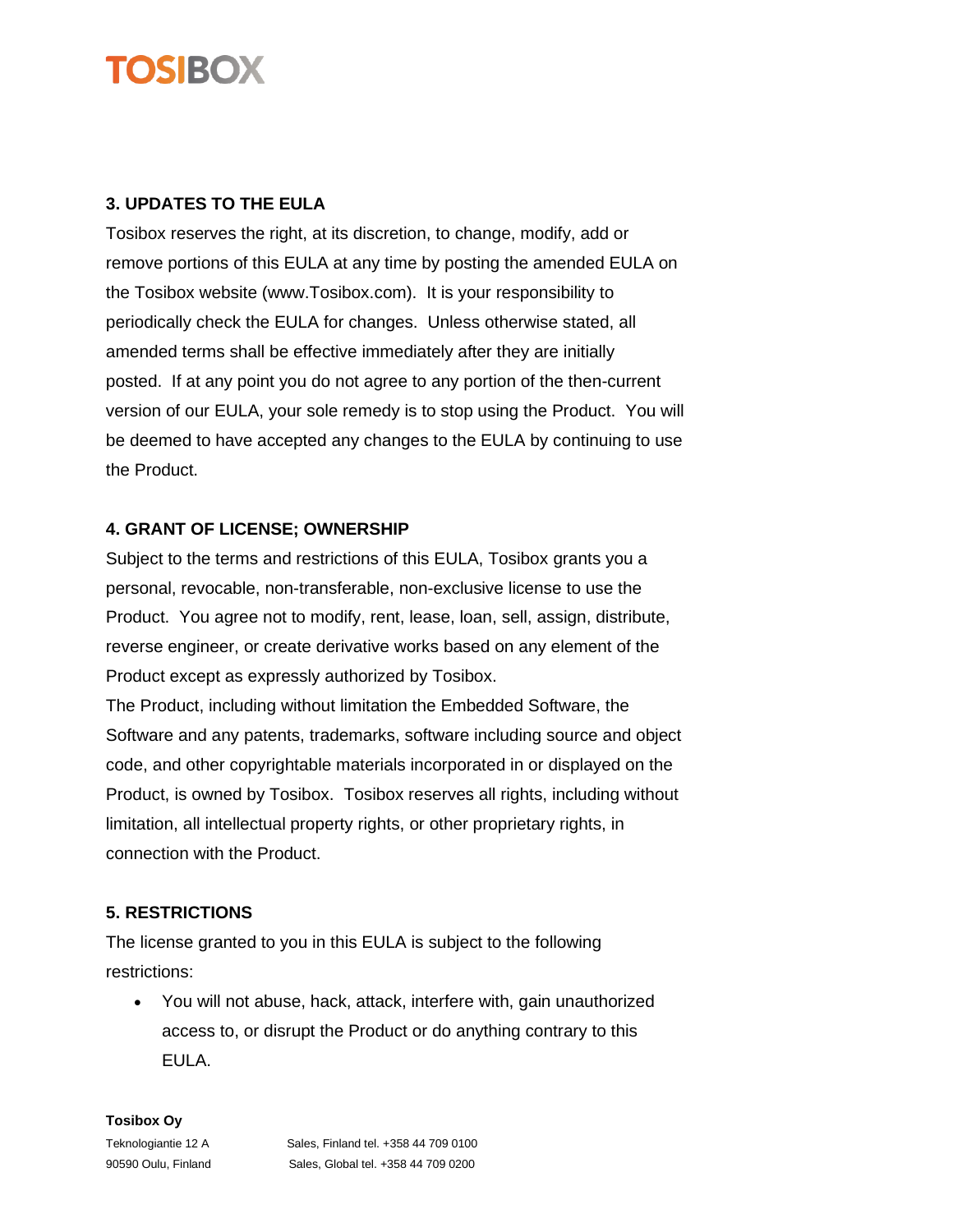## TOSIBOX

- You will not access the Product in a way that could violate applicable law, or in any manner not expressly authorized by Tosibox under this EULA or in a separate written agreement.
- You will not use the Product to infringe on the intellectual property or privacy rights of others, to obtain personal information or surveillance of others without authorization, or to otherwise violate applicable law.
- You will use the Product in a prudent and responsible manner in keeping with the customary operation of other similar devices.
- HAZARDOUS APPLICATIONS. THE PRODUCT IS NOT DESIGNED OR INTENDED FOR USE IN HAZARDOUS ENVIRONMENTS REQUIRING FAIL SAFE PERFORMANCE, SUCH AS IN THE OPERATION OF A NUCLEAR FACILITY, AIRCRAFT NAVIGATION OR COMMUNICATIONS SYSTEMS, AIR TRAFFIC CONTROLS OR OTHER DEVICES OR SYSTEMS IN WHICH A MALFUNCTION OF THE SOFTWARE WOULD RESULT IN FORSEEABLE RISK OF INJURY OR DEATH TO THE OPERATOR OF THE DEVICE OR SYSTEM OR TO OTHERS ("HAZARDOUS APPLICATIONS"). YOU ASSUME ANY AND ALL RISKS, INJURIES, LOSSES, CLAIMS AND ANY OTHER LIABILITIES ARISING OUT OF THE USE OF THE PRODUCT IN ANY HAZARDOUS APPLICATIONS.

## **6. LIMITATIONS OF THE PRODUCT**

While we aim for the Product (including any notifications or other alerts provided by the Product) to be highly reliable and available, it is not intended to be reliable or available 100% of the time, and we do not guarantee that you will always receive notifications. The Product is subject to sporadic interruptions and failures for a variety of reasons beyond Tosibox's control. You acknowledge these limitations and agree that Tosibox is not responsible for any damages or injury allegedly caused by the failure or

#### **Tosibox Oy**

Teknologiantie 12 A Sales, Finland tel. +358 44 709 0100 90590 Oulu, Finland Sales, Global tel. +358 44 709 0200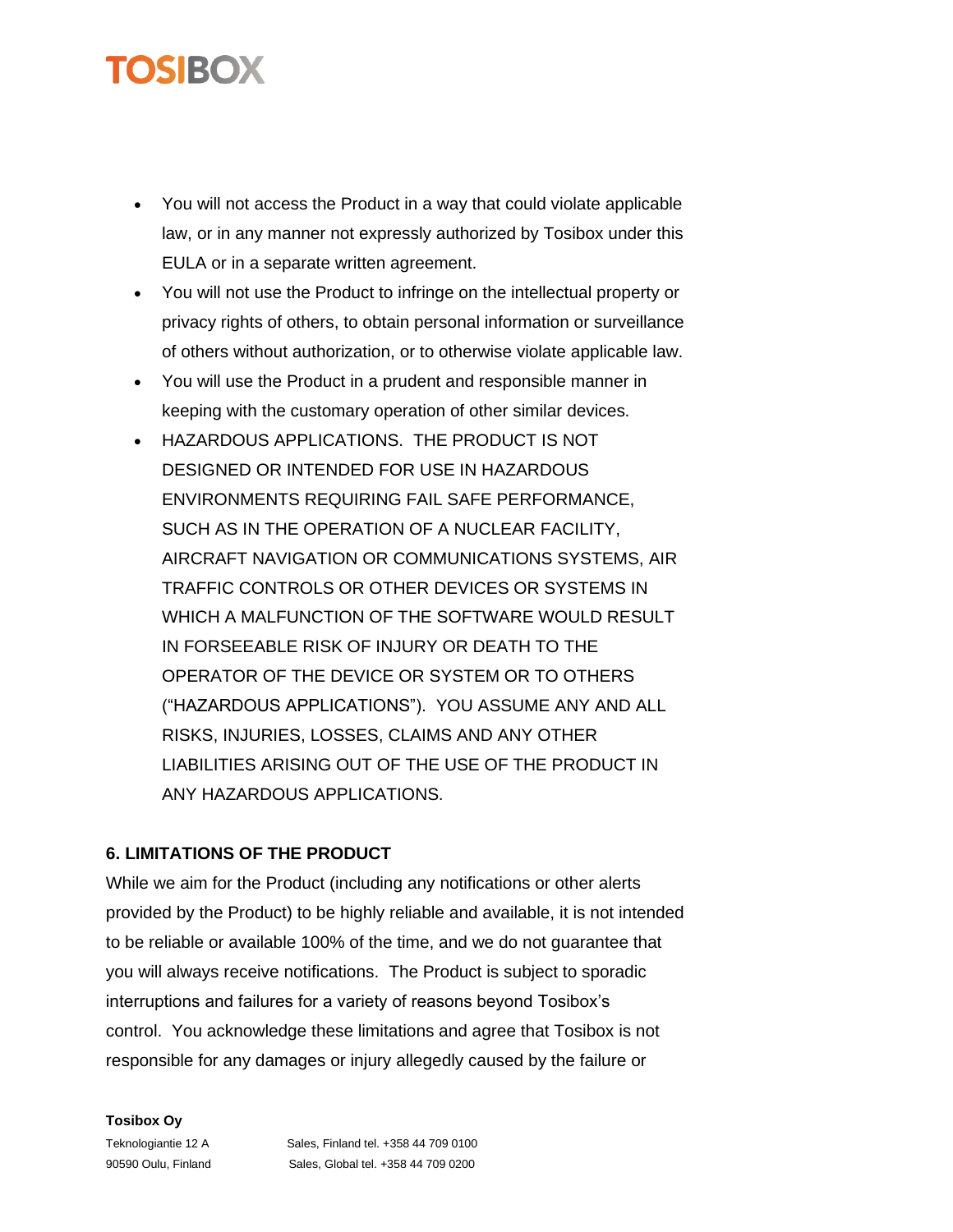

delay of the Product to reflect current status, or notifications. You further acknowledge that Tosibox does not guarantee that the Product will not be compromised or circumvented by third parties.

## **7. TERM & TERMINATION**

This EULA and the license granted hereunder are effective on the date you first use the Product and shall continue for as long as you use the Product or until this EULA is terminated. Tosibox may terminate this EULA at any time if you fail to comply with the terms of this EULA or of the other Tosibox Agreements. You may terminate this EULA effective immediately upon written notice to Tosibox customer service at support@tosibox.com. Upon termination of this EULA, the license granted hereunder will terminate and you must immediately stop using the Product.

#### **8. UPDATES TO THE PRODUCT**

You understand that the Product is an evolving one. Tosibox may require that you accept updates to the Product, and may automatically update the Product at any time with or without notifying you. The updates to the Product may add new or remove existing functionality. By using the Product, you consent to these automatic updates. You may need to update third party software from time to time in order to receive the Product and use Tosibox's software and hardware.

#### **9. INDEMNITY**

You agree to indemnify and hold Tosibox, its affiliated companies, contractors, employees, agents and its third-party suppliers, licensors, and partners (the "Tosibox Parties") harmless from any claims, losses, damages, liabilities, including legal fees and expenses, arising out of your use or misuse of the Product, any violation by you of this EULA or any other Tosibox Agreement, or any breach of the representations, warranties, and

**Tosibox Oy**

Teknologiantie 12 A Sales, Finland tel. +358 44 709 0100 90590 Oulu, Finland Sales, Global tel. +358 44 709 0200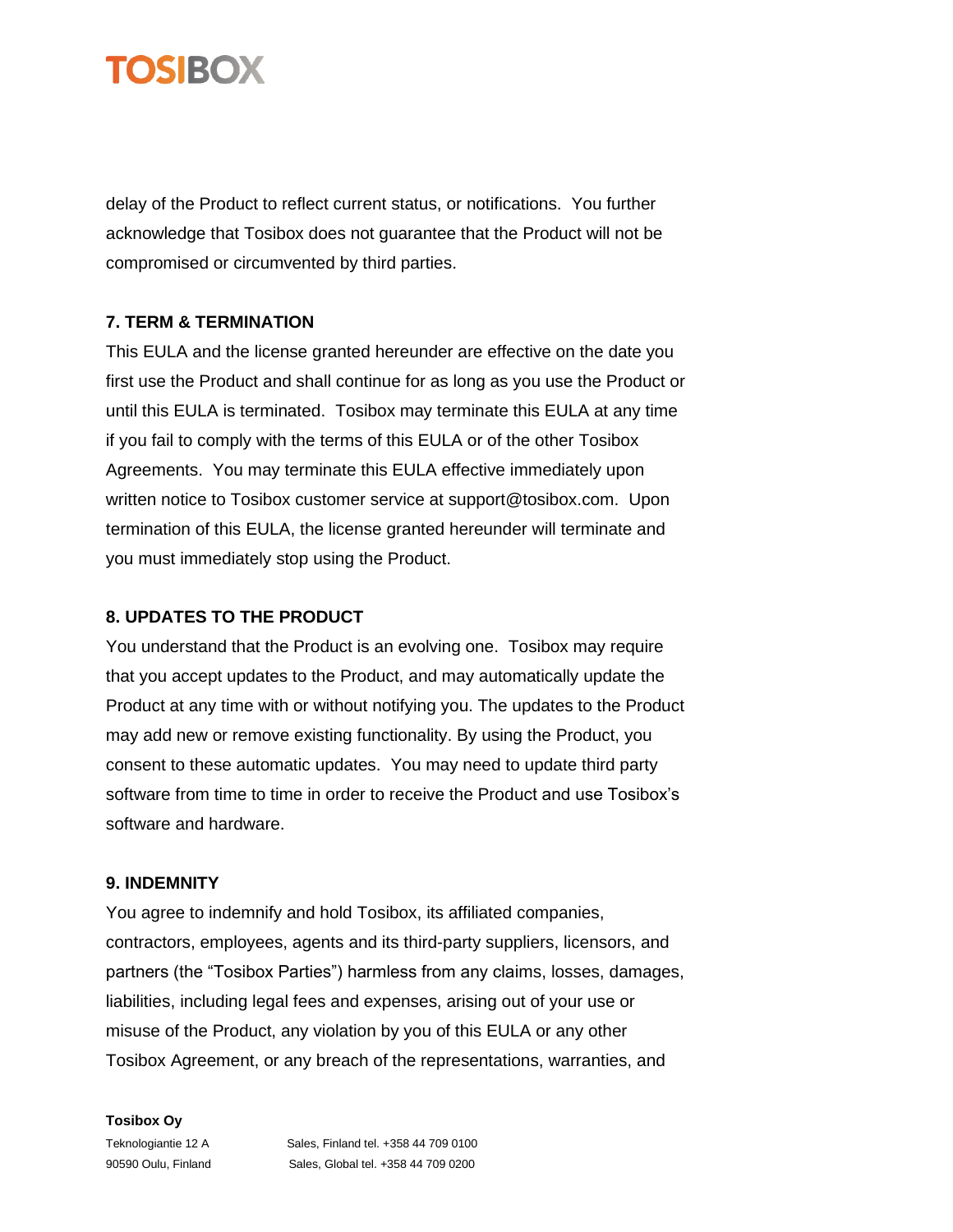

covenants made by you herein. Tosibox reserves the right, at your expense, to assume the exclusive defense and control of any matter for which you are required to indemnify the Tosibox Parties, and you agree to cooperate with Tosibox's defense of these claims. Tosibox will use reasonable efforts to notify you of any such claim, action, or proceeding upon becoming aware of it.

You agree that the provisions in this paragraph will survive any termination of your use of the Product.

## **10. DISCLAIMER OF WARRANTIES**

YOU EXPRESSLY UNDERSTAND AND AGREE THAT: a. EXCEPT TO THE EXTENT SPECIFICALLY PROVIDED IN THIS EULA OR IN THE PRODUCT WARRANTY, USE OF THE SERVICE IS AT YOUR SOLE RISK AND IS PROVIDED ON AN "AS IS" BASIS WITHOUT WARRANTIES OF ANY KIND, EITHER EXPRESS OR IMPLIED, INCLUDING, BUT NOT LIMITED TO, WARRANTIES OF TITLE OR IMPLIED WARRANTIES OF NON-INFRINGEMENT, MERCHANTABILITY OR FITNESS FOR A PARTICULAR PURPOSE (EXCEPT ONLY TO THE EXTENT PROHIBITED UNDER APPLICABLE LAW WITH ANY LEGALLY REQUIRED WARRANTY PERIOD).

b. YOU USE THE PRODUCTS AT YOUR OWN RISK, AND THE TOSIBOX PARTIES ARE NOT RESPONSIBLE FOR ANY DAMAGE TO YOUR COMPUTER SYSTEM OR LOSS OF DATA THAT RESULTS. c. NO ADVICE OR INFORMATION OBTAINED FROM THE TOSIBOX PARTIES OTHER THAN THE DOCUMENTATION PROVIDED WITH THE PRODUCTS SHALL CREATE ANY WARRANTY NOT STATED IN THIS EULA.

d. THESE LIMITATIONS OF LIABILITY EXTEND TO ALL CLAIMS, WHETHER KNOWN OR UNKNOWN, EXCEPT AS PROVIDED IN THIS EULA. YOU ACKNOWLEDGE THAT YOU HAVE READ THE PROVISIONS

#### **Tosibox Oy**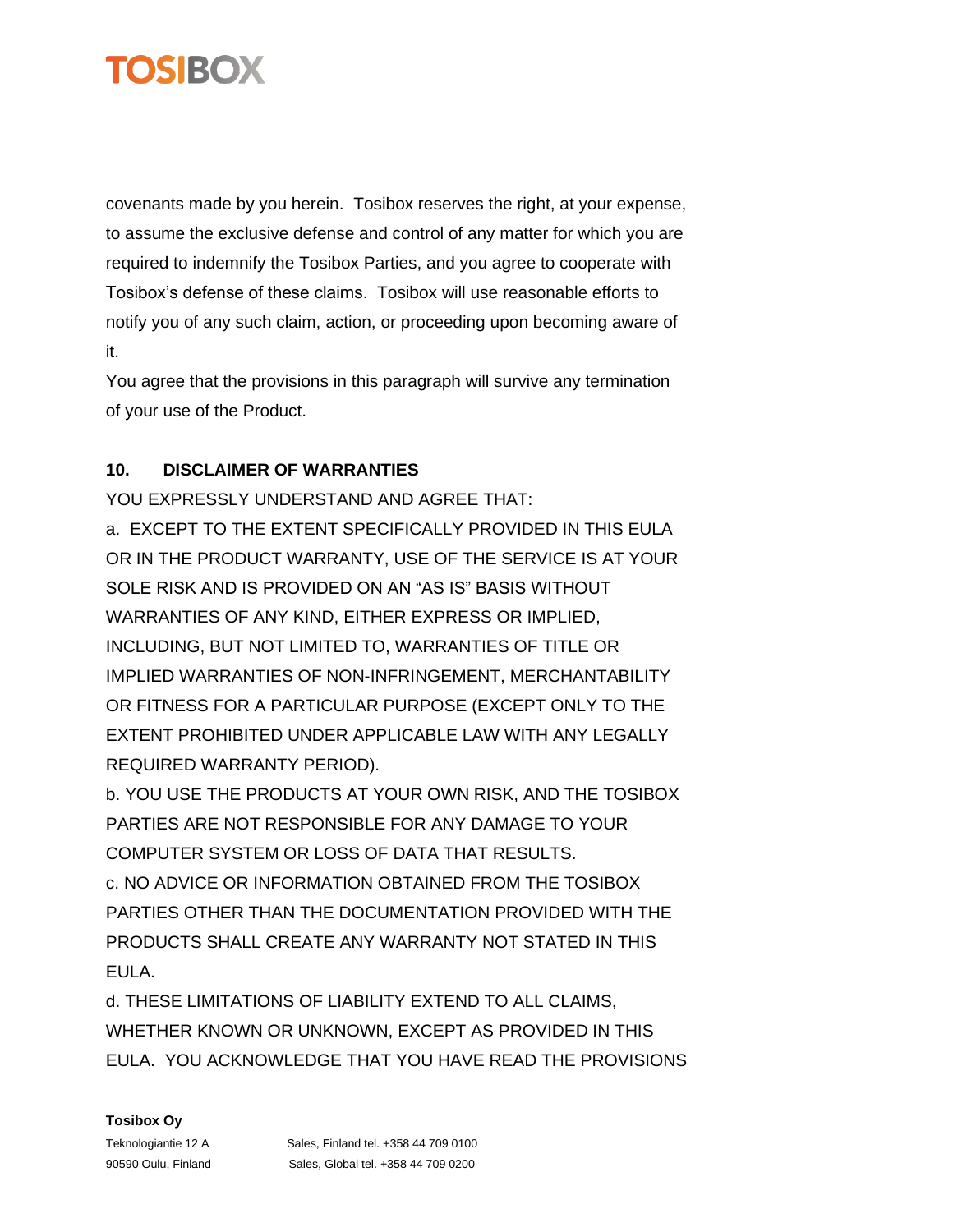

OF CALIFORNIA CIVIL CODE SECTION 1542, WHICH READS AS FOLLOWS: "A GENERAL RELEASE DOES NOT EXTEND TO CLAIMS WHICH THE CREDITOR DOES NOT KNOW OR SUSPECT TO EXIST IN HIS FAVOR AT THE TIME OF EXECUTING THE RELEASE,WHICH IF KNOWN BY HIM MUST HAVE MATERIALLY AFFECTED HIS SETTLEMENT WITH THE DEBTOR." YOU UNDERSTAND THAT SECTION 1542 GIVES YOU THE RIGHT NOT TO RELEASE EXISTING CLAIMS OF WHICH YOU ARE PRESENTLY UNAWARE, AND HAVING BEEN SO INFORMED, BY USING THE SERVICE YOU HEREBY WAIVE THE APPLICATION OF SECTION 1542 AND EVERY OTHER SIMILAR LAW IN EACH OTHER APPLICABLE JURISDICTION.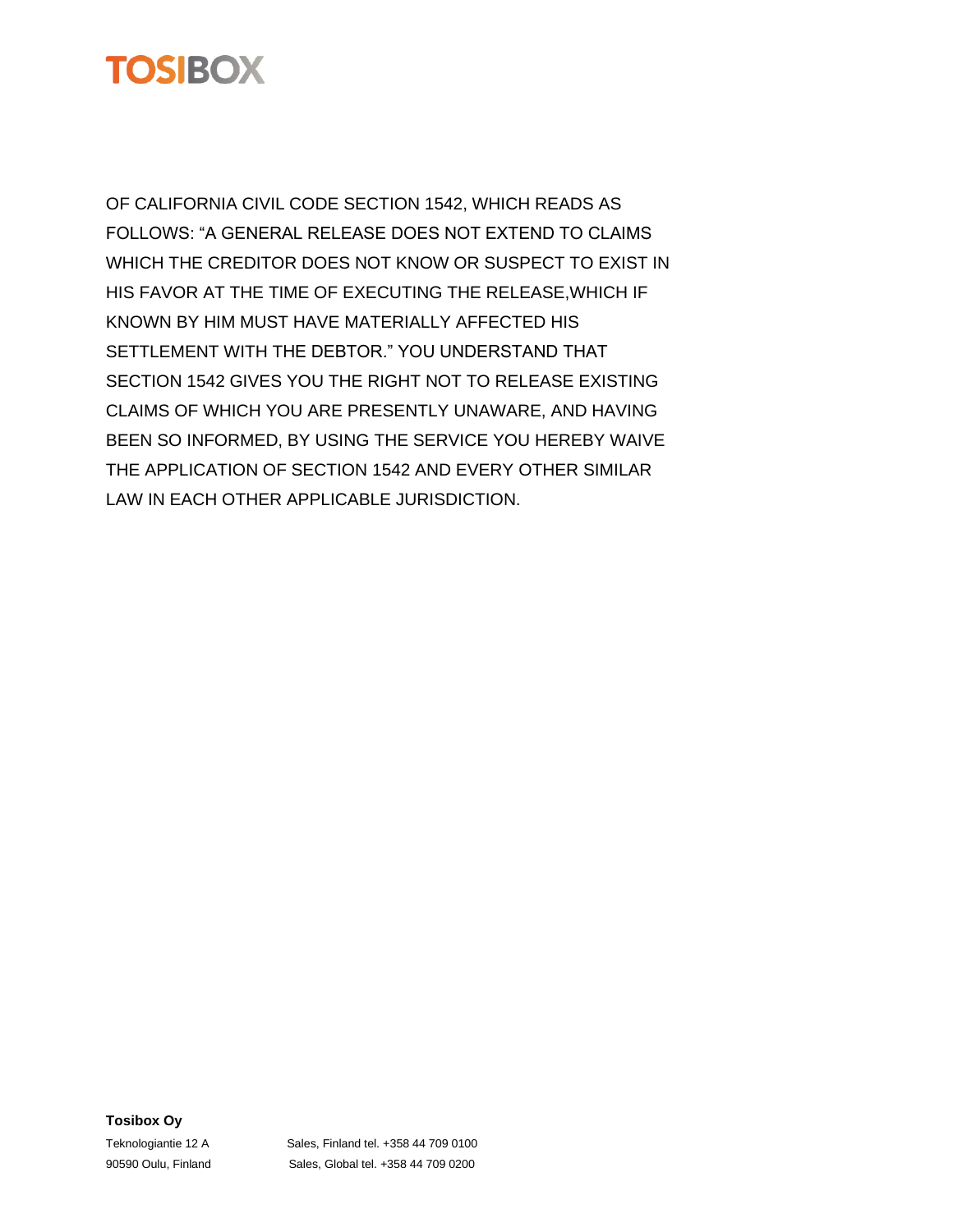## **TOS BOX**

## **11. LIMITATION OF LIABILITY**

YOU ACKNOWLEDGE AND AGREE THAT, TO THE FULLEST EXTENT PERMITTED BY ANY APPLICABLE LAW, THE DISCLAIMERS OF LIABILITY CONTAINED HEREIN APPLY TO ANY AND ALL DAMAGES OR INJURY WHATSOEVER CAUSED BY OR RELATED TO USE OF, OR INABILITY TO USE, THE SERVICE UNDER ANY CAUSE OR ACTION WHATSOEVER OF ANY JURISDICTION, INCLUDING, WITHOUT LIMITATION, ACTIONS FOR BREACH OF WARRANTY, BREACH OF CONTRACT OR TORT (INCLUDING NEGLIGENCE) AND THAT THE TOSIBOX PARTIES SHALL NOT BE LIABLE FOR ANY INDIRECT, INCIDENTAL, SPECIAL, EXEMPLARY OR CONSEQUENTIAL DAMAGES, INCLUDING FOR LOSS OF PROFITS, GOODWILL OR DATA, IN ANY WAY WHATSOEVER ARISING OUT OF THE USE OF, OR INABILITY TO USE, THE SERVICE. YOU FURTHER SPECIFICALLY ACKNOWLEDGE THAT TOSIBOX ARE NOT LIABLE, AND YOU AGREE NOT TO SEEK TO HOLD TOSIBOX LIABLE, FOR ANY LOSS RELATING TO: UNFORESEEABLE CIRCUMSTANCES AND ACTS OF GOD; ANY VIOLATIONS BY CUSTOMER OF ANY TERMS OF THE TOSIBOX AGREEMENTS.

## **12. EXCLUSIONS**

NOTHING IN THIS AGREEMENT IS INTENDED TO EXCLUDE OR LIMIT ANY CONDITION, WARRANTY, RIGHT OR LIABILITY WHICH MAY NOT BE LAWFULLY EXCLUDED OR LIMITED. SOME JURISDICTIONS DO NOT ALLOW THE EXCLUSION OF CERTAIN WARRANTIES OR CONDITIONS OR THE LIMITATION OR EXCLUSION OF LIABILITY FOR LOSS OR DAMAGE CAUSED BY NEGLIGENCE, BREACH OF CONTRACT OR BREACH OF IMPLIED TERMS, OR INCIDENTAL OR CONSEQUENTIAL DAMAGES. ACCORDINGLY, ONLY THOSE ABOVE LIMITATIONS WHICH ARE LAWFUL IN YOUR JURISDICTION WILL

#### **Tosibox Oy**